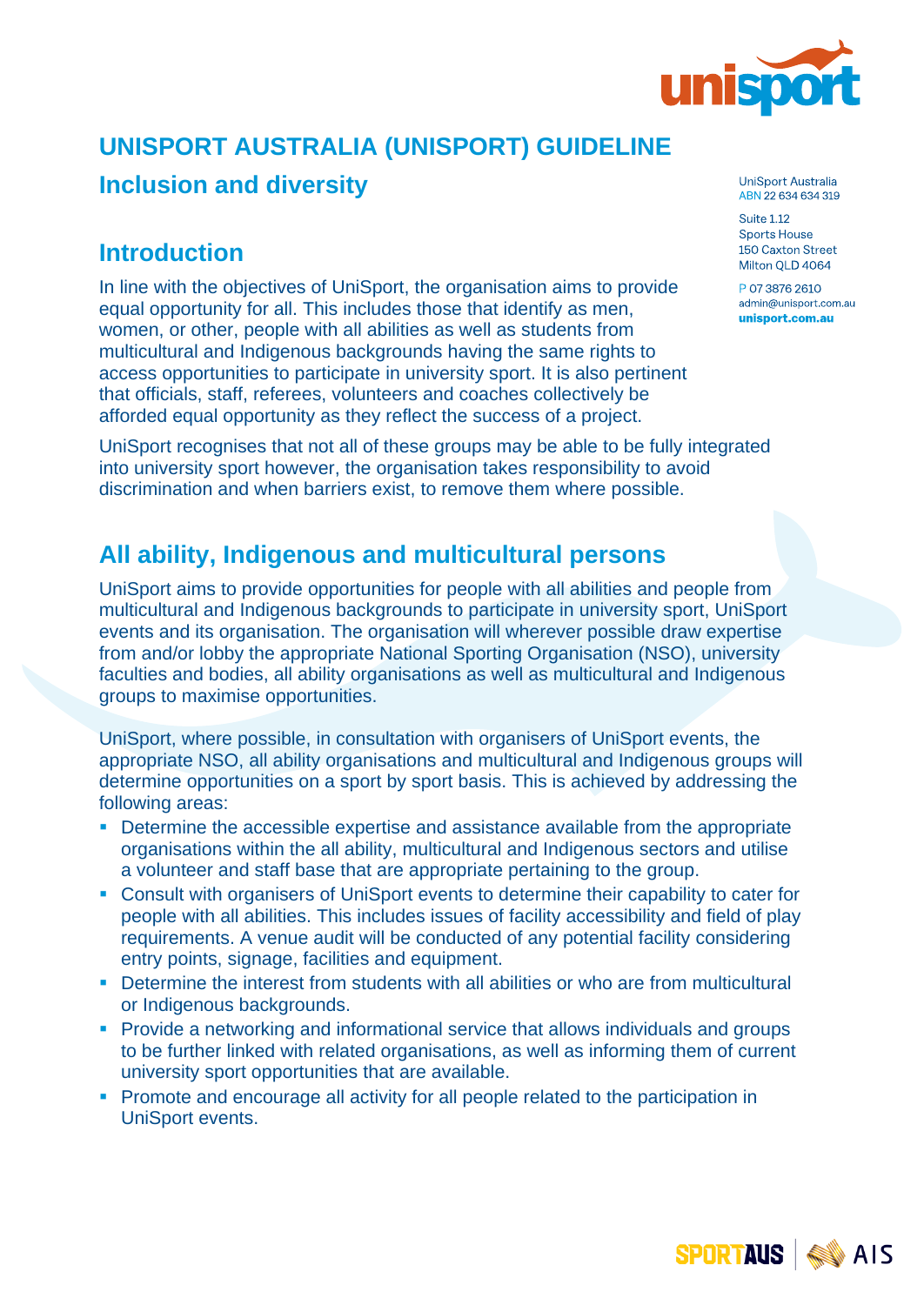

## **Gender**

UniSport recognises under federal and state anti-discrimination and equal opportunity legislation that it is against the law to discriminate against students based on gender. UniSport understands that gender diversity refers to a diverse range of gender expressions and identities and that anyone can compete at UniSport events.

The organisation will not restrict entry to sports to any one gender except where strength, stamina or physique of the competitor is relevant to the sport.

The organisation is also committed to providing competitions in divisions that are recognised by the relevant NSO.

UniSport will adopt the NSO rules, regulations and policies in relations to gender where these are available and in line with anti-discrimination laws. UniSport recognises gender divisions endorsed by NSOs which may be 'men's', 'women's', 'open' and/or 'mixed' (sport dependent):

- **Men's: participation is restricted to those who identify as male**
- Women's: participation is restricted to those who identify as female
- Open: participation is unrestricted to gender
- **EXECT:** Mixed: participation is restricted to the proportion of male and female students as prescribed in the rules of that sport

UniSport will consider the International Olympic Committee (IOC) guidelines when it comes to determining eligibility to compete in male and female competitions. A copy of these guidelines is available from the [IOC website.](http://www.olympic.org/Documents/Commissions_PDFfiles/Medical_commission/2015-11_ioc_consensus_meeting_on_sex_reassignment_and_hyperandrogenism-en.pdf)

There are two bases upon which UniSport accepts that participation in a sport may not be open to all competitors:

- Where the strength, stamina or physique of competitors is relevant to a sport it may in inappropriate to offer participation in all competitions.
- Where insufficient teams/entries are fielded in any on competition of a sport to provide for a fair and worthwhile competition, UniSport accepts that a national competition will not be offered in that competition. For a competition of a sport to gain and maintain UniSport sport status, it must satisfy the requirements of the UniSport allocation and review of sport status guideline.

## **Sexuality**

UniSport recognises that under federal and state anti-discrimination and equal opportunity legislation it is against the law to discriminate persons based on sexuality. UniSport welcomes all persons to compete in UniSport events. UniSport always promotes acceptance and inclusion regardless of sexuality and encourages all participants and members to instil this ethos into best team management practices.